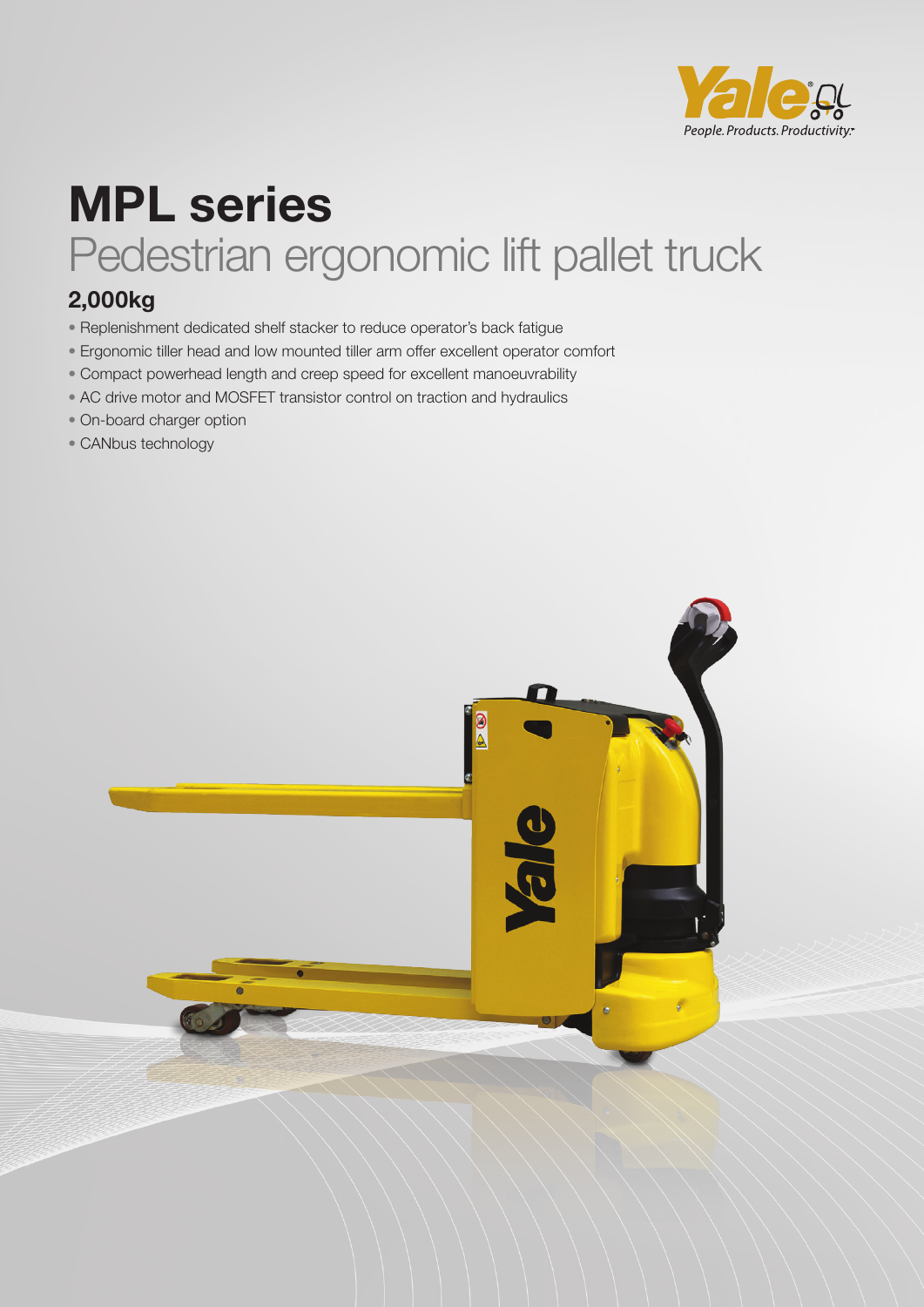

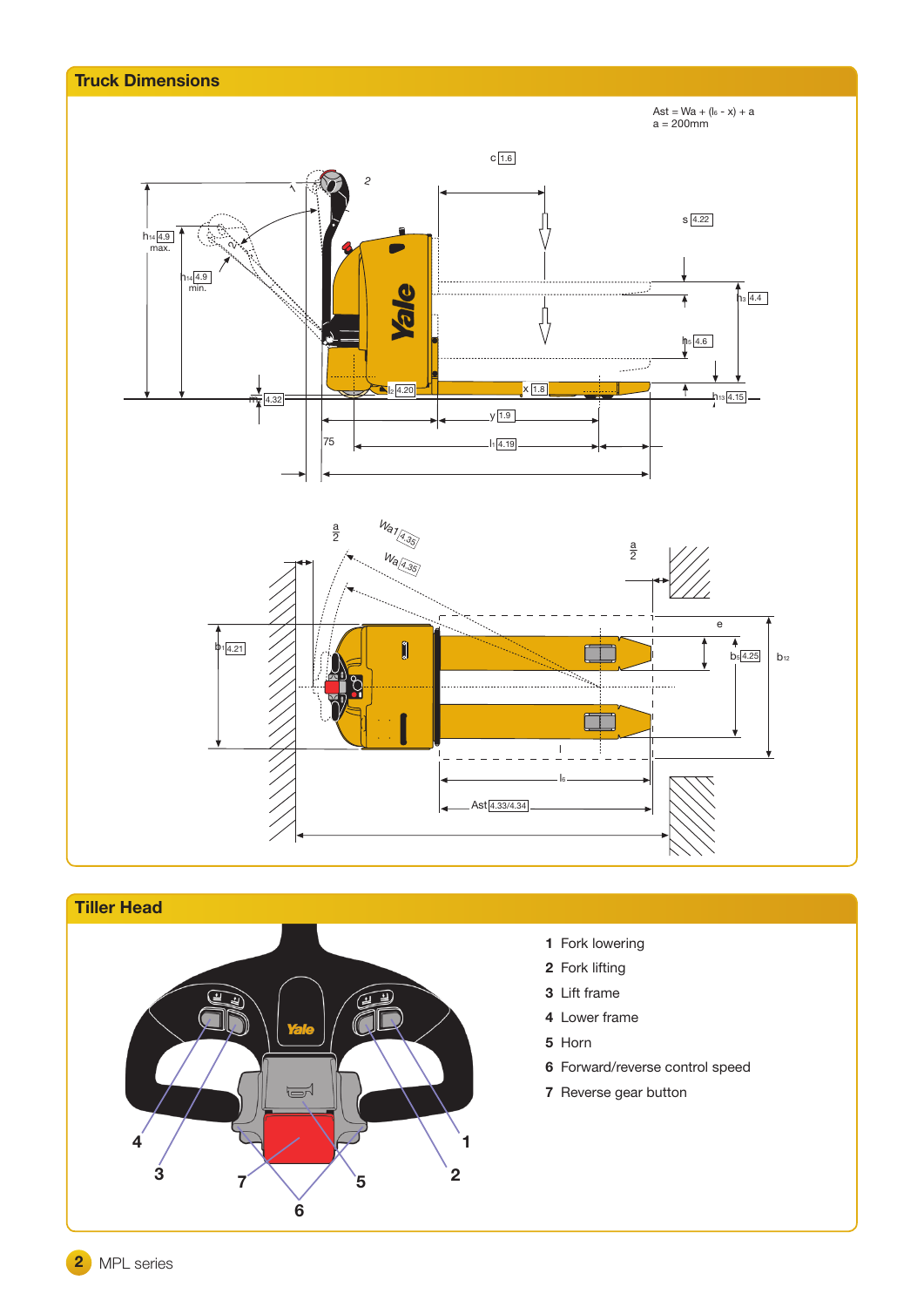| <b>VDI 2198 - General Specifications</b>                                                                                                                                                                                                                                                                             |       |                                                                 |              |                           |                          |
|----------------------------------------------------------------------------------------------------------------------------------------------------------------------------------------------------------------------------------------------------------------------------------------------------------------------|-------|-----------------------------------------------------------------|--------------|---------------------------|--------------------------|
| Distinguishing mark                                                                                                                                                                                                                                                                                                  | 1.1   | Manufacturer (abbreviation)                                     |              |                           | Yale                     |
|                                                                                                                                                                                                                                                                                                                      | 1.2   | Manufacturer's type designation                                 |              |                           | MP20DL                   |
|                                                                                                                                                                                                                                                                                                                      | 1.3   | Drive: electric (battery or mains), diesel, petrol, fuel gas    |              |                           | Electric (battery)       |
|                                                                                                                                                                                                                                                                                                                      | 1.4   | Operator type: hand, pedestrian, standing, seated, order-picker |              |                           | Pedestrian               |
|                                                                                                                                                                                                                                                                                                                      | 1.5   | Rated capacity/Rated load                                       | Q(t)         |                           | 2.0                      |
|                                                                                                                                                                                                                                                                                                                      |       | Capacity, load (on the forks)                                   | Q(t)         |                           | 0.7                      |
|                                                                                                                                                                                                                                                                                                                      |       | Capacity, load (on the frame)                                   | Q(t)         |                           | 2.0                      |
|                                                                                                                                                                                                                                                                                                                      | 1.6   | Load centre distance                                            | c (mm)       |                           | 600                      |
|                                                                                                                                                                                                                                                                                                                      | 1.8   | Load distance, centre of drive axle to fork (1)                 | $x$ (mm)     |                           | 906                      |
|                                                                                                                                                                                                                                                                                                                      | 1.9   | Wheelbase <sup>(1)</sup>                                        |              | y (mm)                    | 1380                     |
| Weights                                                                                                                                                                                                                                                                                                              | 2.1   | Service weight (4)                                              | kg           |                           | 615                      |
|                                                                                                                                                                                                                                                                                                                      | 2.2   | Axle loading, laden front/rear (2)                              | kg           |                           | 780 / 1835               |
|                                                                                                                                                                                                                                                                                                                      | 2.3   | Axle loading, unladen front/rear                                | kg           |                           | 440 / 175                |
|                                                                                                                                                                                                                                                                                                                      | 3.1   | Tyres: polyurethane, topthane, vulkollan, front/rear            |              |                           | Polyurethane / Vulkollan |
|                                                                                                                                                                                                                                                                                                                      | 3.2   | Tyre size, front                                                |              | $\varphi$ (mm x mm)       | 230 x 75                 |
|                                                                                                                                                                                                                                                                                                                      | 3.3   | Tyre size, rear                                                 |              | ø (mm x mm)               | 85 x 74                  |
| Tyres/chassis                                                                                                                                                                                                                                                                                                        | 3.4   | Additional wheels (dimensions)                                  |              | ø (mm x mm)               | $100 \times 40$          |
|                                                                                                                                                                                                                                                                                                                      | 3.5   | Wheels, number front/rear $(x =$ driven wheels)                 |              |                           | $1x + 2/4$               |
|                                                                                                                                                                                                                                                                                                                      | 3.6   | Tread, front                                                    | b10 (mm)     |                           | 458                      |
|                                                                                                                                                                                                                                                                                                                      | 3.7   | Tread, rear                                                     | b11 (mm)     |                           | 377                      |
| Dimensions                                                                                                                                                                                                                                                                                                           | 4.4   | Lift                                                            | $h3$ (mm)    |                           | 560                      |
|                                                                                                                                                                                                                                                                                                                      | 4.6   | Initial lift                                                    | $h5$ (mm)    |                           | 130                      |
|                                                                                                                                                                                                                                                                                                                      | 4.9   | Height drawbar in driving position min./max. (2)                | $h14$ (mm)   |                           | 735 / 1200               |
|                                                                                                                                                                                                                                                                                                                      | 4.15  | Height, lowered                                                 | h13 (mm)     |                           | 92                       |
|                                                                                                                                                                                                                                                                                                                      | 4.19  | Overall length                                                  | $11$ (mm)    |                           | 1843                     |
|                                                                                                                                                                                                                                                                                                                      | 4.20  | Length to face of forks                                         | $12$ (mm)    |                           | 651                      |
|                                                                                                                                                                                                                                                                                                                      | 4.21  | Overall width                                                   |              | b1 / b2 (mm)              | 700                      |
|                                                                                                                                                                                                                                                                                                                      | 4.22  | Fork dimensions DIN ISO 2331                                    | $s/e/l$ (mm) |                           | 70 / 190 / 1190          |
|                                                                                                                                                                                                                                                                                                                      | 4.25  | Distance between fork-arms                                      | b5 (mm)      |                           | 570                      |
|                                                                                                                                                                                                                                                                                                                      | 4.32  | Ground clearance, centre of wheelbase                           | $m2$ (mm)    |                           | 20                       |
|                                                                                                                                                                                                                                                                                                                      |       | 4.34.1 Aisle width for pallets 1000mm x 1200mm crossways        | Ast (mm)     |                           | 2044                     |
|                                                                                                                                                                                                                                                                                                                      |       | 4.34.2 Aisle width for pallets 800mm x 1200mm lengthways        | Ast (mm)     |                           | 2054                     |
|                                                                                                                                                                                                                                                                                                                      |       | 4.35 Turning radius (1)                                         | Wa (mm)      |                           | 1560                     |
| Performance data                                                                                                                                                                                                                                                                                                     | 5.1   | Travel speed, laden/unladen                                     | km/h         |                           | 6.0 / 6.0                |
|                                                                                                                                                                                                                                                                                                                      | 5.1.1 | Travel speed, laden/unladen, backwards                          | km/h         |                           |                          |
|                                                                                                                                                                                                                                                                                                                      | 5.2   | Lift speed, laden/unladen (3)                                   | m/s          |                           | 0.09 / 0.10              |
|                                                                                                                                                                                                                                                                                                                      | 5.3   | Lowering speed, laden/unladen (3)                               | m/s          |                           | 0.17 / 0.15              |
|                                                                                                                                                                                                                                                                                                                      | 5.7   | Gradeability, laden/unladen                                     | %            |                           |                          |
|                                                                                                                                                                                                                                                                                                                      | 5.8   | Max. gradeability, laden/unladen                                | $\%$         |                           | 8/20                     |
|                                                                                                                                                                                                                                                                                                                      | 5.10  | Service brake                                                   |              |                           | Electromagnetic          |
| Electric engine                                                                                                                                                                                                                                                                                                      | 6.1   | Drive motor S2 60 minute rating                                 | kW           |                           | 1.2                      |
|                                                                                                                                                                                                                                                                                                                      | 6.2   | Lift motor, S3 15% rating                                       | kW           |                           | 1.4                      |
|                                                                                                                                                                                                                                                                                                                      | 6.3   | Battery according to DIN 43531/35/36 A, B, C, no                |              |                           | no                       |
|                                                                                                                                                                                                                                                                                                                      | 6.4   | Battery voltage/nominal capacity K5                             | (V)/(Ah)     |                           | 24 / 200                 |
|                                                                                                                                                                                                                                                                                                                      | 6.5   | Battery weight (4)                                              | kg           |                           | 185                      |
|                                                                                                                                                                                                                                                                                                                      | 6.6   | Energy consumption according to VDI cycle                       |              | kWh/h at number of cycles | 0.44                     |
|                                                                                                                                                                                                                                                                                                                      | 8.1   | Type of drive unit                                              |              |                           | Mosfet AC                |
|                                                                                                                                                                                                                                                                                                                      | 10.7  | Sound pressure level at the driver's seat                       | dB(A)        |                           | < 70                     |
| All values are nominal values and they are subject to tolerances.<br><sup>(1)</sup> With load section lifted: -85mm<br>For further information, please contact the manufacturer.<br><sup>(2)</sup> Tiller arm in vertical working position (creep speed)<br>Yale products might be subject to change without notice. |       |                                                                 |              |                           |                          |
| $(3)$ h3 lift<br>Lift trucks illustrated may feature optional equipment.<br>$^{(4)}$ These values may vary of $+/- 5\%$<br>Values may vary with alternative configurations.                                                                                                                                          |       |                                                                 |              |                           |                          |

**3**